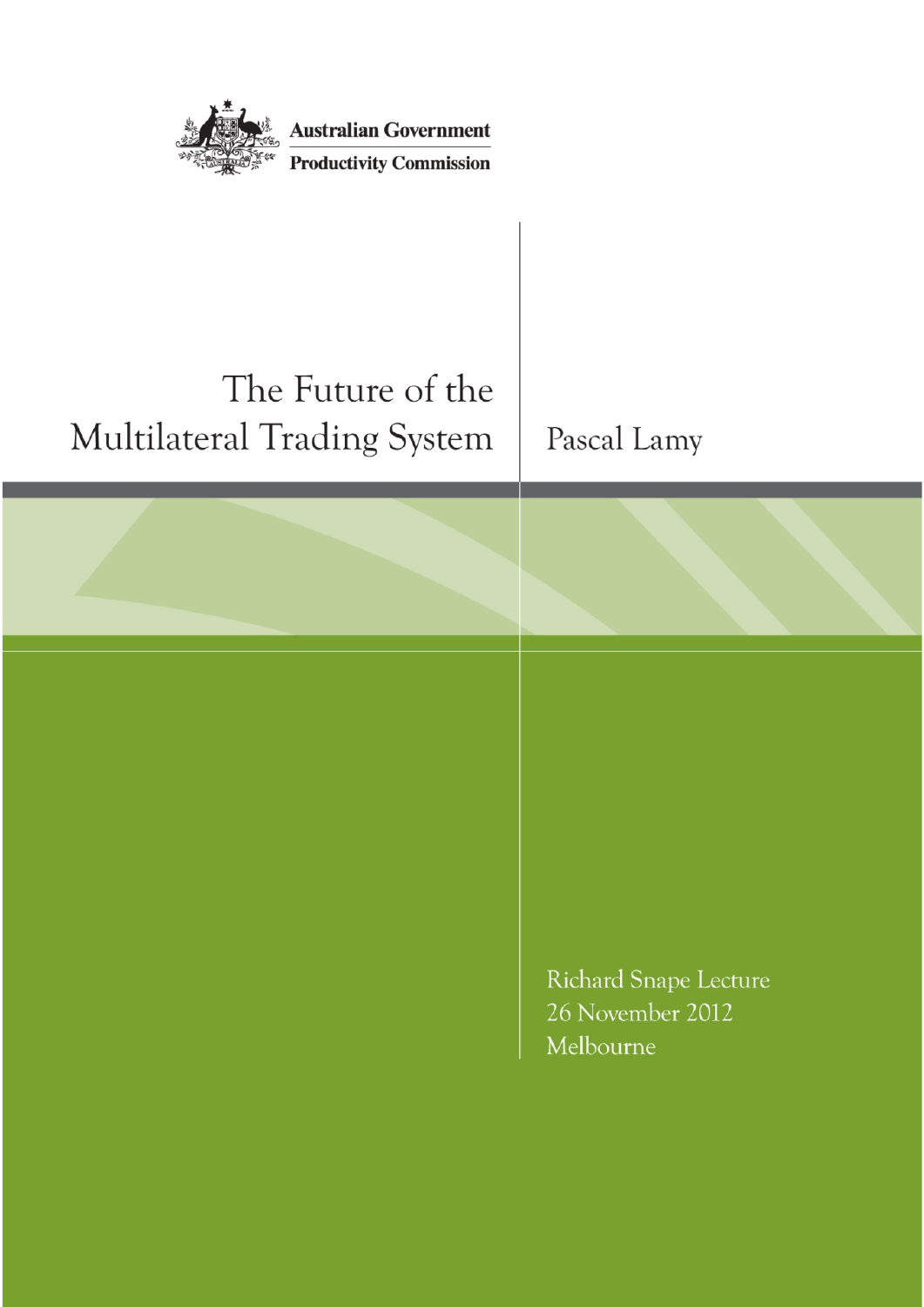#### **Commonwealth of Australia 2012**

#### **ISBN 978-1-74037-424-8**

This work is copyright. Apart from any use as permitted under the *Copyright Act 1968*, the work may be reproduced in whole or in part for study or training purposes, subject to the inclusion of an acknowledgment of the source. Reproduction for commercial use or sale requires prior written permission from the Productivity Commission. Requests and inquiries concerning reproduction and rights should be addressed to Media and Publications (see below).

*This publication is available from the Productivity Commission website at www.pc.gov.au. If you require part or all of this publication in a different format, please contact Media and Publications.*

#### **Publications Inquiries:**

Media and Publications Productivity Commission Locked Bag 2 Collins Street East Melbourne VIC 8003

| Tel:   | $(03)$ 9653 2244 |
|--------|------------------|
| Fax:   | $(03)$ 9653 2303 |
| Email: | maps@pc.gov.au   |

#### **General Inquiries:**

Tel: (03) 9653 2100 or (02) 6240 3200

#### **An appropriate citation for this paper is:**

Lamy, P. 2012, *The Future of the Multilateral Trading System*, Richard Snape Lecture, Melbourne, 26 November, Productivity Commission, Canberra.

JEL code: F130

#### *The Productivity Commission*

The Productivity Commission is the Australian Government's independent research and advisory body on a range of economic, social and environmental issues affecting the welfare of Australians. Its role, expressed most simply, is to help governments make better policies, in the long term interest of the Australian community.

The Commission's independence is underpinned by an Act of Parliament. Its processes and outputs are open to public scrutiny and are driven by concern for the wellbeing of the community as a whole.

Further information on the Productivity Commission can be obtained from the Commission's website (www.pc.gov.au) or by contacting Media and Publications on (03) 9653 2244 or email: maps $(a)$ pc.gov.au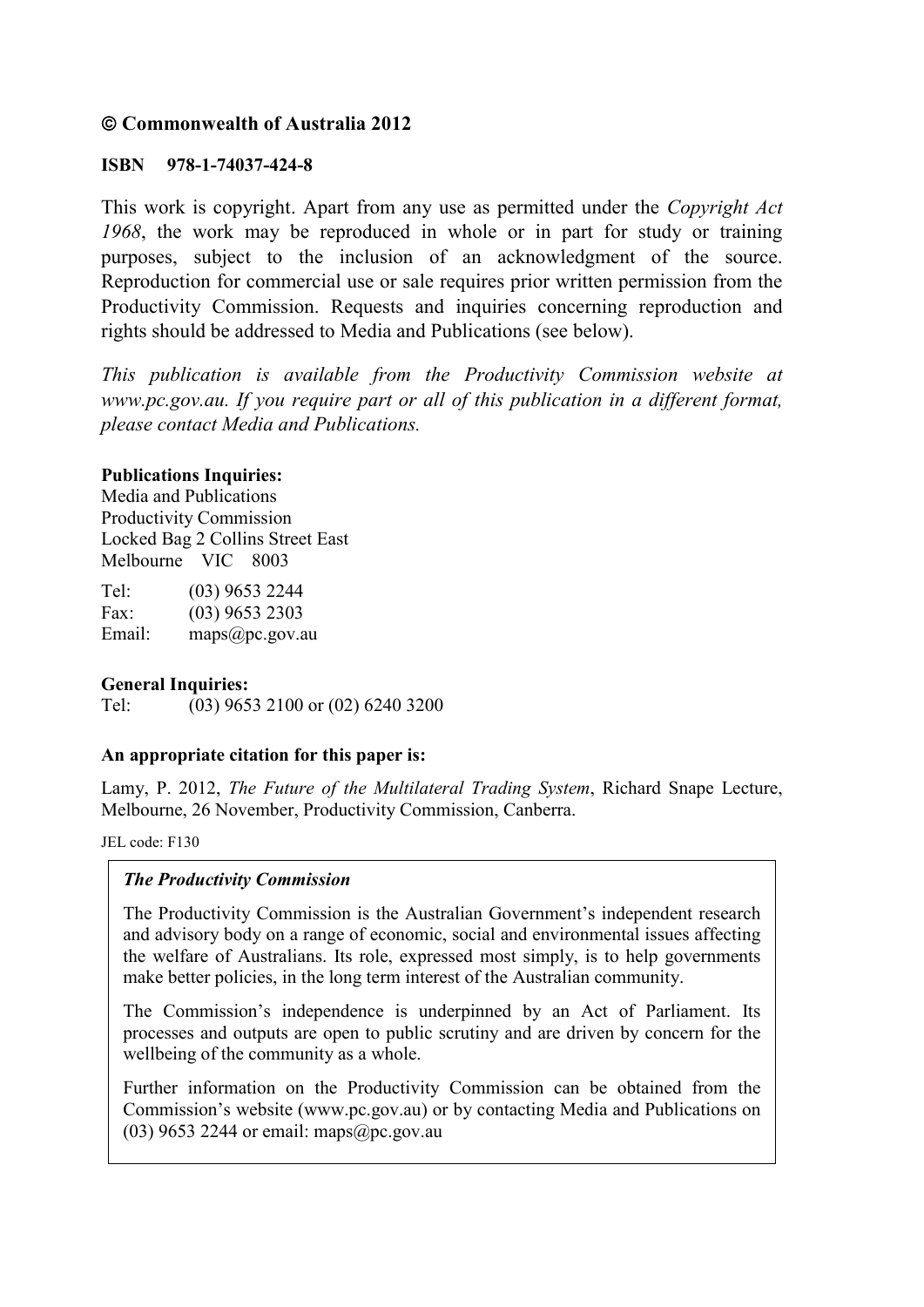## Contents

| The future of the multilateral trading system | 1              |
|-----------------------------------------------|----------------|
|                                               |                |
| The international trade environment           | $\overline{2}$ |
| Geo-political transformations                 | $\overline{4}$ |
| South-south trade with a focus on Africa      | $\overline{4}$ |
| Trade in tasks                                | 5              |
| Value chains — growth and jobs chains         | $\overline{7}$ |
| Non-tariff measures                           | 8              |
| How is the WTO addressing these changes?      | 10             |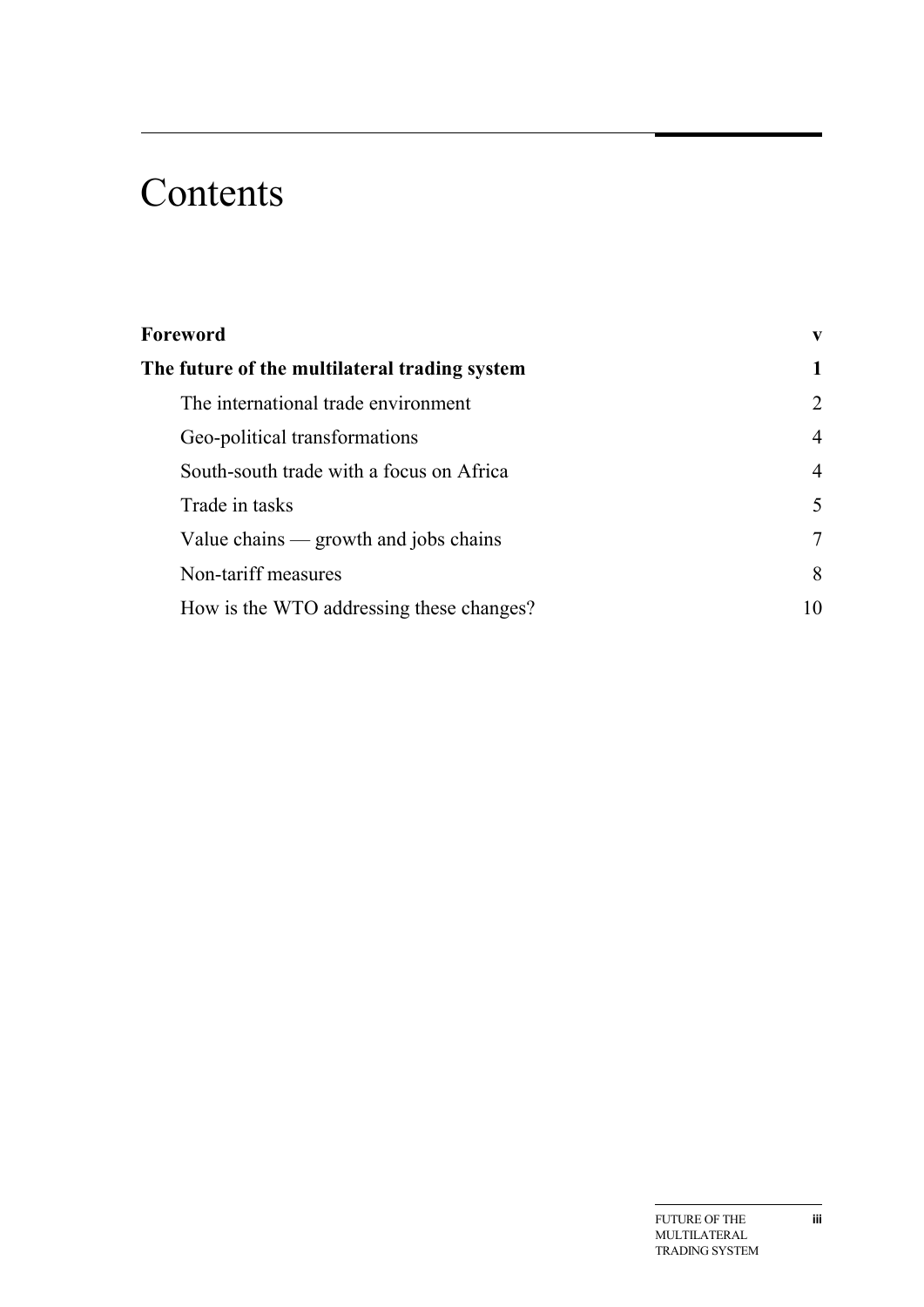## **Richard Snape Lecture Series**

| 2012 | The Future of the Multilateral Trading System                                                                         |
|------|-----------------------------------------------------------------------------------------------------------------------|
|      | Pascal Lamy, Director-General, World Trade Organization                                                               |
| 2011 | The Political Economy of Reform in Mexico                                                                             |
|      | Dr Roberto Newell, President, Mexican Institute for Competitiveness                                                   |
| 2010 | The Challenges for Trade Policy in a Dynamic World and Regional<br><b>Setting: An Indonesian Perspective</b>          |
|      | Dr Mari Pangestu, Minister of Trade, Republic of Indonesia                                                            |
| 2009 | <b>China's Policy Responses to the Global Financial Crisis</b>                                                        |
|      | Professor Yu Yongding, Chinese Academy of Social Sciences                                                             |
| 2008 | Latin America in the Global Economy: Challenges and<br><b>Opportunities</b>                                           |
|      | Dr Vittorio Corbo, Governor of the Central Bank of Chile 2003–2007                                                    |
| 2007 | Economic and Regulatory Reforms in Europe: Past Experience and<br><b>Future Challenges</b>                            |
|      | Professor Patrick Messerlin, Director, Groupe d'Economie Mondiale<br>Institute d'Etudes Politiques de Paris           |
| 2006 | The World Economy in the New Millennium: A New Golden Age?                                                            |
|      | Deepak K. Lal, James Coleman Professor of Development Studies<br>University of California Los Angeles                 |
| 2005 | <b>Will Asian Mercantilism Meet its Waterloo?</b>                                                                     |
|      | Martin Wolf, Associate Editor and Chief Economics Commentator<br><b>Financial Times</b>                               |
| 2004 | <b>Spreading Prosperity and Resisting Economic Divergence:</b><br>The Significance of Richard Snape's Academic Legacy |
|      | Dr Anne O. Krueger, First Deputy Managing Director<br><b>International Monetary Fund</b>                              |
| 2003 | <b>40 Million Aussies? The Immigration Debate Revisited</b>                                                           |
|      | Max W. Corden, Emeritus Professor of International Economics<br>Johns Hopkins University                              |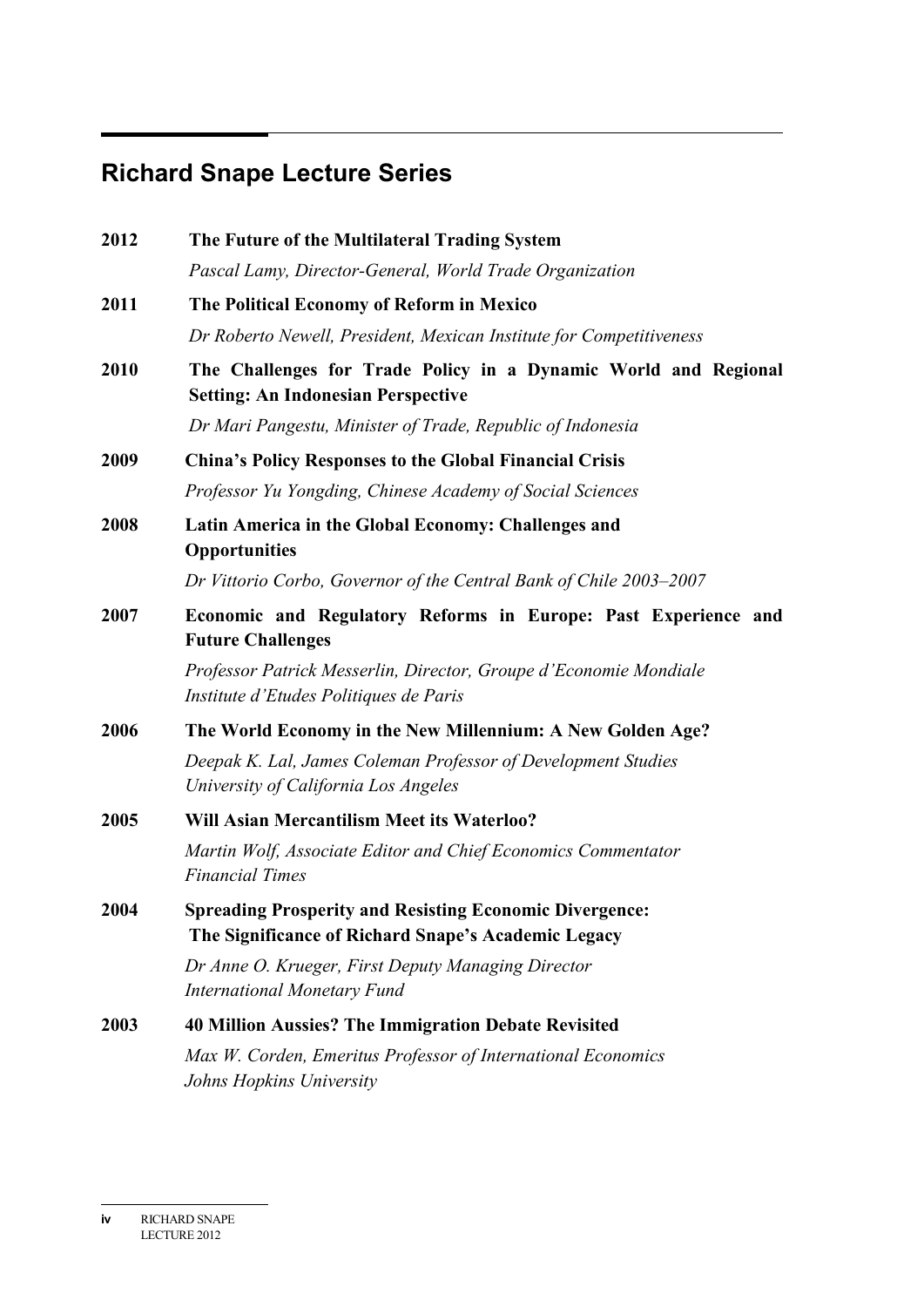## Foreword

Richard Snape capped a long and distinguished career as Professor of Economics at Monash University with a new and accomplished career at the Industry Commission, and then as Deputy Chairman of the Productivity Commission. In the eight years that he spent at the Commission before his untimely death in October 2002, he played a pivotal role in overseeing our research program, as well as participating in major public inquiries.

This is the tenth in a series of lectures in memory of Richard Snape. With Richard's own interests and high standards in mind, the lecture series elicits contributions on important public policy issues from internationally recognised figures, in a form that is accessible to a wide audience.

We are honoured to have Pascal Lamy, Director-General of the World Trade Organization, present this year's lecture. Mr Lamy's distinguished career includes high level appointments in both the public and private sectors, as well as in academia. Prior to taking up his current position in 2004, he was Commissioner for Trade at the European Commission, and before that, CEO of Credit Lyonnais.

In this year's Richard Snape Lecture, Pascal Lamy draws on his extensive insight into international trade liberalisation to discuss the future of the multilateral trading system in the present era of global economic uncertainty.

I am extremely grateful that he was able to take time out of his busy schedule to come to Melbourne to deliver the 2012 Richard Snape Lecture.

Gary Banks AO Chairman

November 2012

**v**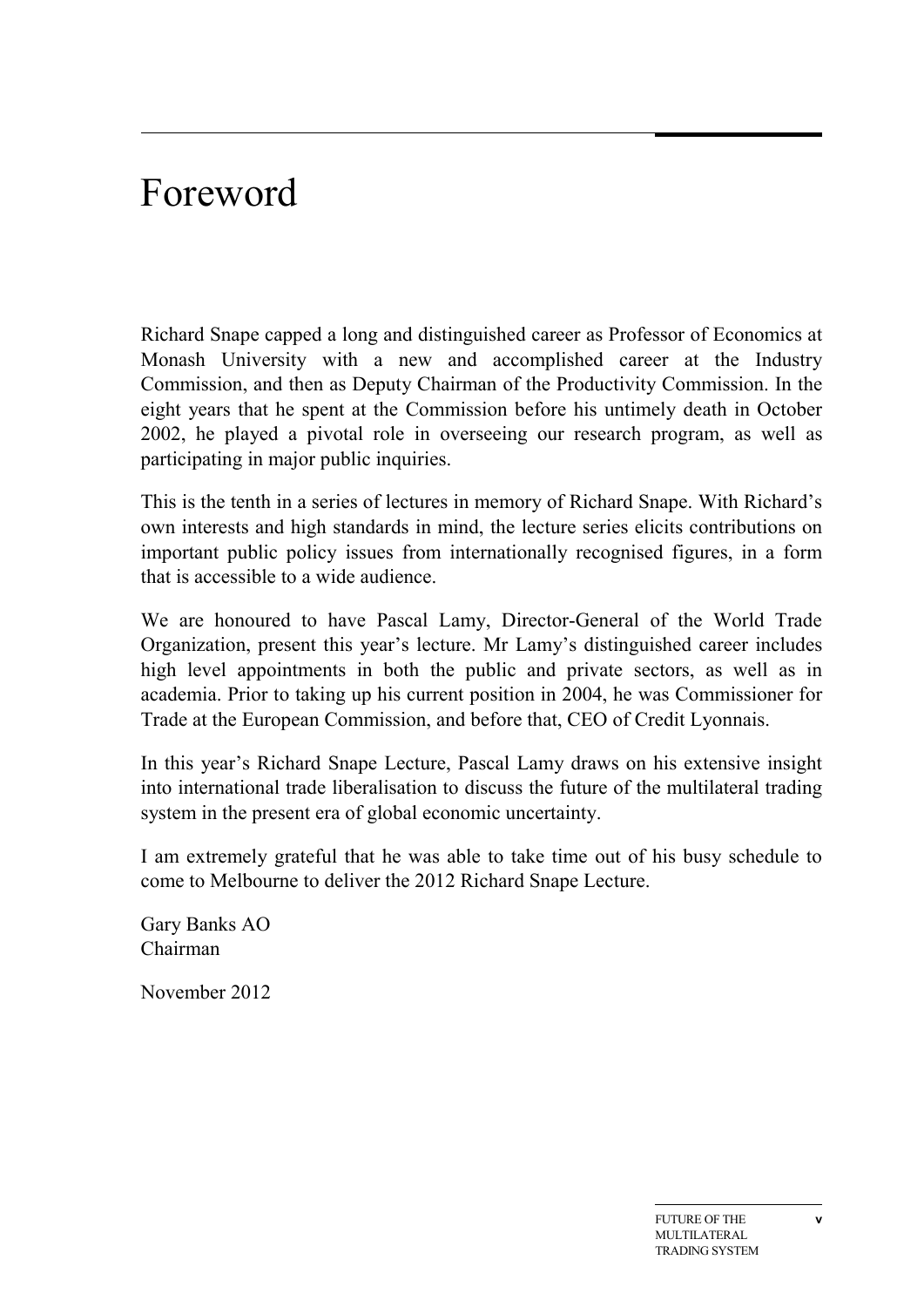### **Richard Snape 1936 – 2002**

Richard Hal Snape was Deputy Chairman of the Productivity Commission and Emeritus Professor of Monash University. He was a Board Member of the Australian Research Council, Fellow of the Academy of the Social Sciences in Australia and a Distinguished Fellow of the Economic Society of Australia.

### **Pascal Lamy**

Mr Pascal Lamy has been Director-General of the World Trade Organization (WTO) since September 2005.

Mr Lamy holds degrees from the Paris based Ecole des Hautes Etudes Commerciales (HEC), from the Institut d'Etudes Politiques (IEP) and from the Ecole Nationale d'Administration (ENA). He began his career in the French civil service at the Inspection Générale des finances and at the Treasury. He then became an advisor to the Finance Minister Jacques Delors, and subsequently to Prime Minister Pierre Mauroy.

In Brussels from 1985 to 1994, Pascal Lamy was Chief of Staff for the President of the European Commission, Jacques Delors, and his representative as Sherpa in the G7. In November 1994, he joined the team in charge of rescuing the French bank, Credit Lyonnais, and later became CEO of the bank until its privatisation in 1999. Between 1999 and 2004, Pascal Lamy was Commissioner for Trade at the European Commission under Romano Prodi.

After his tenure in Brussels, Pascal Lamy spent a short sabbatical period as President of 'Notre Europe', a think tank working on European integration, as Associate Professor at the l'Institut d'Études Politiques in Paris and as advisor to Poul Nyrup Rasmussen (President of the European Socialist Party).

Mr Lamy was reappointed Director-General of the World Trade Organization by its Members for a second mandate in May 2009.

**vi** RICHARD SNAPE LECTURE 2012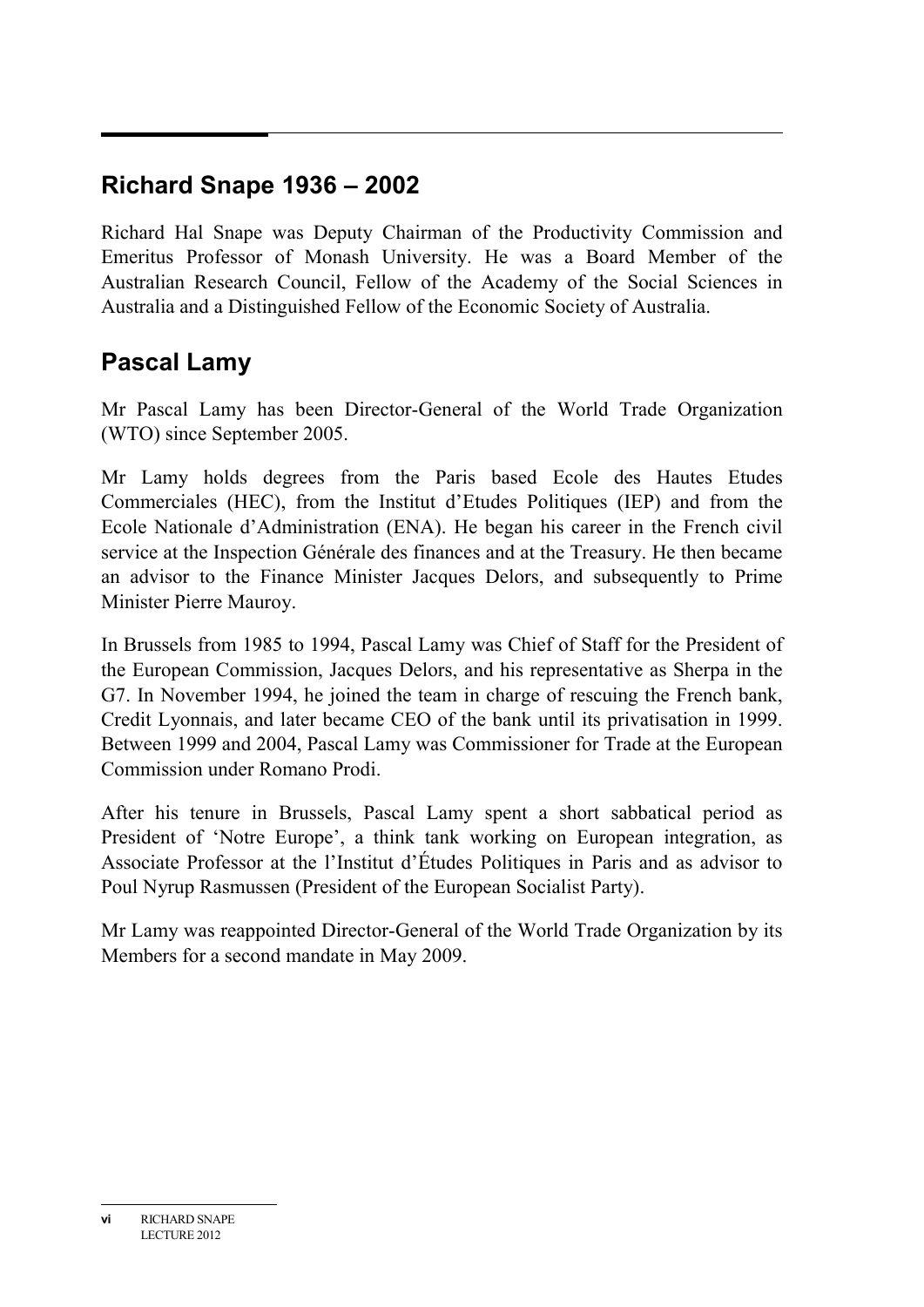# The future of the multilateral trading system

#### **Pascal Lamy**

I am very pleased to have been asked to deliver a few remarks on the future of the multilateral trading system at this the 2012 Richard Snape Lecture Series. Since 2003 these lecture series have served as a cornucopia of ideas and opinions and I hope the dialogue this evening will also offer new and compelling perspectives on the changing topography of international trade.

I say international trade, but the reality of twenty-first century economics is that the notion of geography and of a defined marketplace is becoming increasingly irrelevant as the DNA of trade continues to transform. The edges between international, regional and national trade are becoming increasingly blurred which means that trade-related decisions that would previously have been taken in silos must now be based on a whole of economy tableau. Policies and decision making must become external in reach given that their impacts are now felt beyond the borders of the nation state. As Existentialists would say, we are in an 'age of transition'.

This evening I will speak briefly about this changing landscape of trade — a transformation premised on the geo-political shifts that have occurred over the last two decades and the exponential reach and impact of technological advances. I will also address the growing reach of value chains and touch on the new features that I see forming the trade agenda of the future such as trade in value added and nontariff measures. Finally I will provide some insight into how the World Trade Organization (WTO) is seeking to respond to these changes.

The rising weight of influence of emerging economies has shifted the balance of power. This clearly implies a number of transitions to which we have not yet adjusted as classic Westphalia concepts of sovereignty are being challenged by the realities of interdependence. Some may consider this a problem, it is perhaps better to think of it as an opportunity to look at the real shaping factors of trade.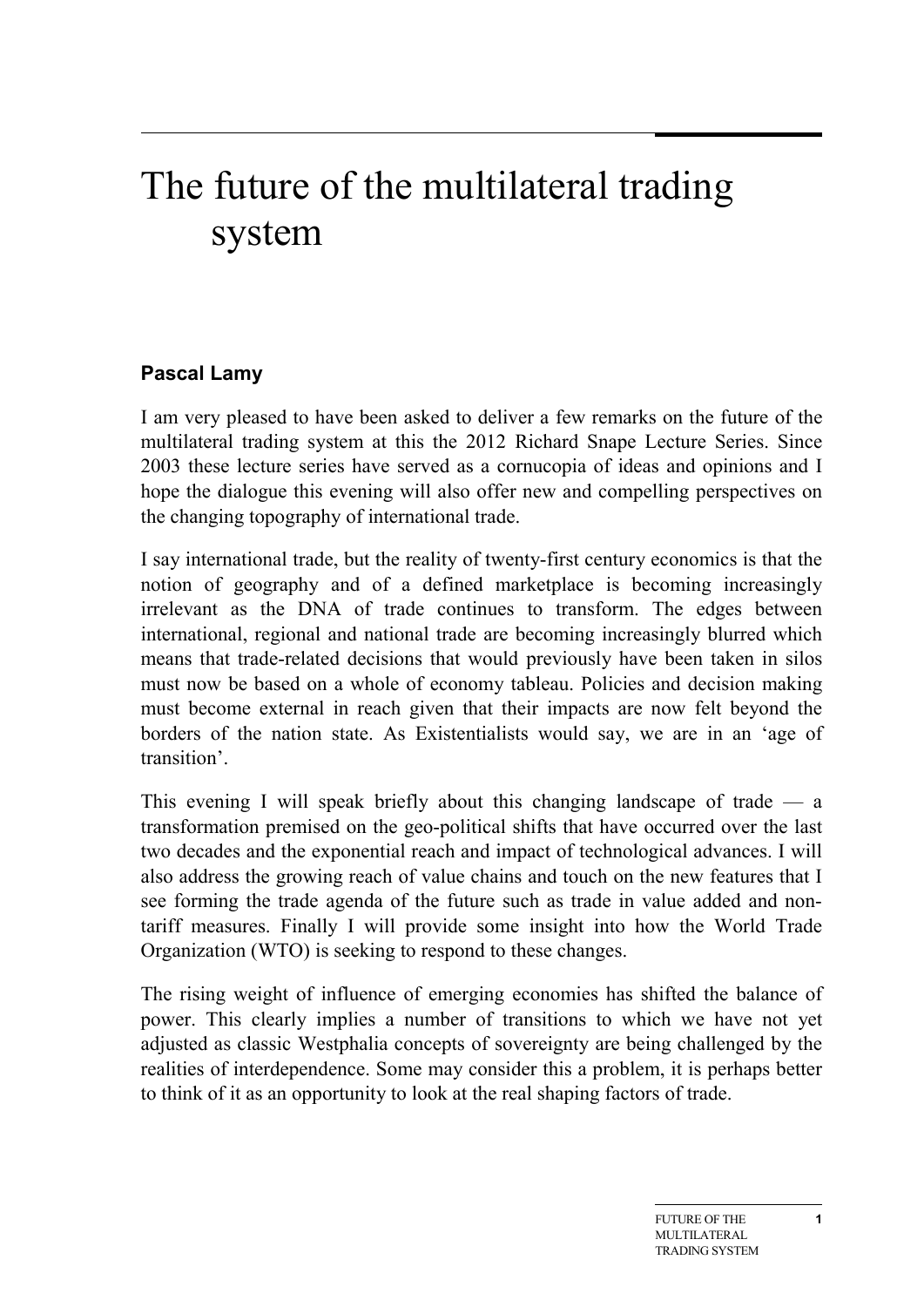## **The international trade environment**

First, a word about the current macroeconomic environment and trade growth climate — subdued. That is the word I would use. Subdued prospects and subdued expectations. I know this may sound a bit too downbeat here in Australia, given the high growth rates this country has seen in the last years. But the fact is that the global financial crisis of 2007-2008 has left a ubiquitous imprint on international trade and global growth. There have been false recoveries, unpredictable growth rates and a reassessment in many quarters as to the very theological basis of our economic models.

The old theories and hypotheses which governed the way we looked at trade in the twentieth century will require better calibration with the new reality of trade in the twenty-first century. Decades from now scholars and policy makers will look back on this period as a watershed moment in how we approached trade and economic policy. Whether we, collectively, recognised the missteps of the past and learnt from them or whether we continued to forge ahead on the road already traversed. Was it not Confucius that said one should '*study the past if you would define the future*'?

As we near the end of 2012, the signs are not positive. We are living in a global macroeconomic environment in turmoil. Countries are still trying to find appropriate exit strategies from the economic crisis and global unemployment remains far too high. Although we have seen some positive signals recently, the European sovereign debt crisis has not yet retreated and this continues to have implications for fiscal adjustment in some of the euro area economies and the economic prospects of developing country markets, particularly those in Africa, given their strong trade links with Europe. And these economic uncertainties continue to lead to social unrest and political turmoil which have far reaching implications for global security.

The WTO recently revised its forecast for trade volume growth in 2012 to 2.5 per cent, down from 3.7 per cent in spring. Exports of developing countries and Commonwealth of Independent States (CIS) are expected to grow by 3.5 per cent while exports of developed countries by around 1.5 per cent. These weakening prospects reflect the toll that the European sovereign debt crisis and slowing global output growth have taken on international trade.

These figures are hardly surprising. They are in line with the downward revision of the International Monetary Fund's forecast for global growth for this year and the lower growth forecast by the World Bank for East Asia of 7.2 per cent this year and 7.6 per cent in 2013, down from earlier estimates of 7.6 per cent and 8.0 per cent,

**<sup>2</sup>** RICHARD SNAPE LECTURE 2012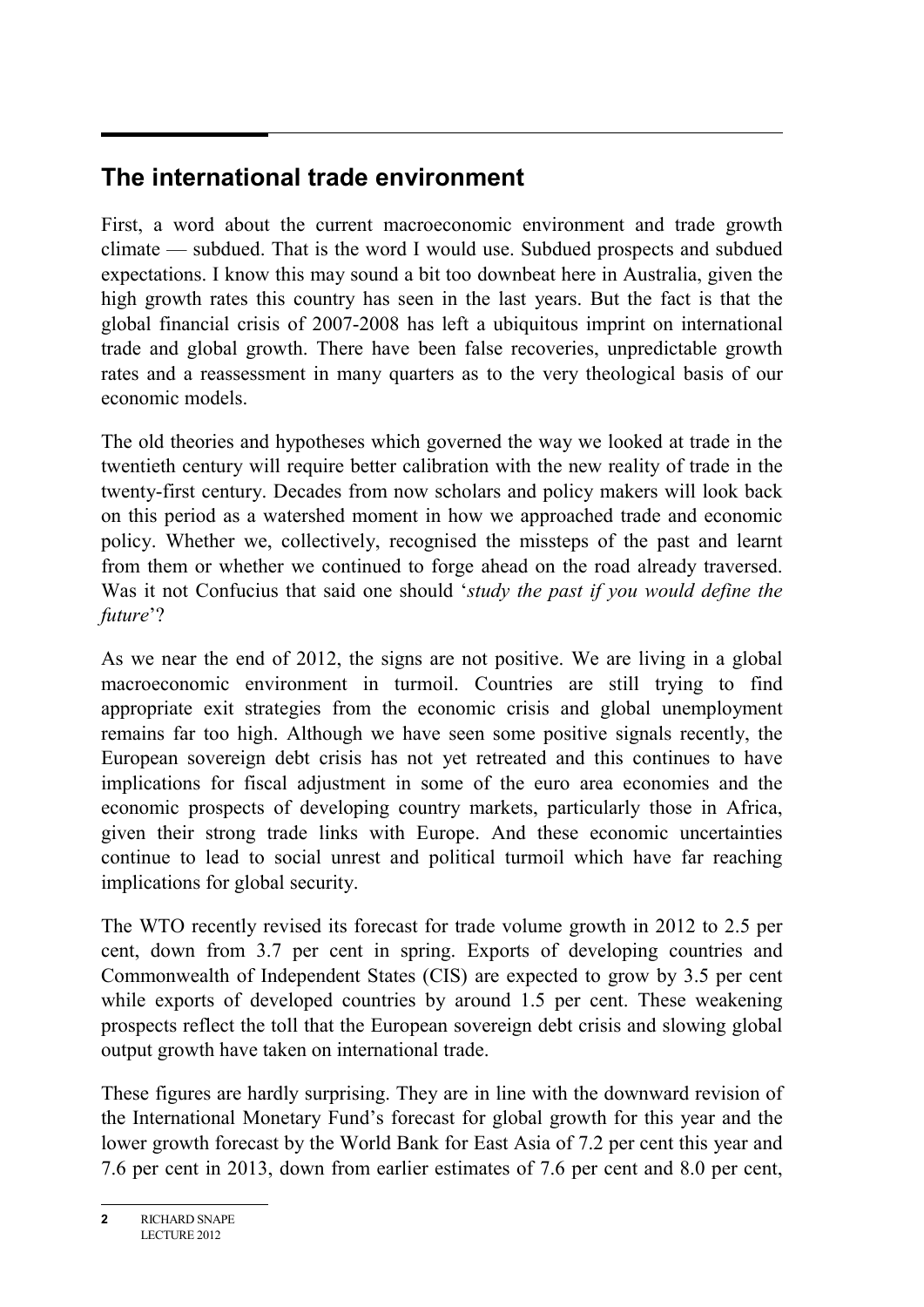respectively making this the slowest growth rate in the Asia Pacific region since 2001. The 2012 growth forecasts for sub-Saharan Africa and Latin America have also been revised downwards. On the side of employment, the ILO has forecast that in 2013 an additional 7 million people will join the 200-million-strong ranks of the unemployed — a vast section of which will be unemployed youth.

For developed countries, the hindrances to growth include fiscal consolidation and bank deleveraging. The euro-zone will see negative growth this year and still faces elevated downside risks despite the European Central Bank's recent policy actions. Forecasts earlier this month confirm that Europe's economic prospects have dimmed considerably, with a more drawn-out recovery expected before any discernible return to growth. The US is expected to continue along its sluggish recovery (2.2 per cent growth). Despite the Federal Reserve's announcement of measures to aid the economy, the U.S. will continue to face headwinds in the form of households burdened with large debts and high unemployment as well as policy uncertainty because of the looming 'fiscal cliff'.

While emerging and developing economies continue to grow, rates are lower than in the past. This suggests that the slowdown in advanced economies is spreading to emerging countries through lower exports and smaller capital flows. There is some volatility in commodity prices which could harm commodity exporters. One silver lining is that because of their better economic position, developing economies have greater ability to respond with fiscal and monetary stimulus if conditions worsen.

With such a challenging international background there is always the risk that countries may seek to rebalance domestic growth by seeking to protect domestic producers. As I described in a recent editorial entitled 'Learning from the Crisis: The Fallacy of Protectionism' there has been worrying signs of the traditional propensity of nation-states to turn inwards when the global economic outlook is bad, but for the most part, countries have exercised restraint. There is the fear however that if unemployment and economic stagnation persists, this discipline may be tested. Protectionism does not work however. Closing off markets would be a mistake in a world where hampering imports will actively harm prospects for exporting success. Protectionism does not protect. It does not strengthen economies and it does not save jobs. Governments protect people by supporting domestic economic growth and social protection, not by resorting to short-term policies that may benefit the few at the expense of the many.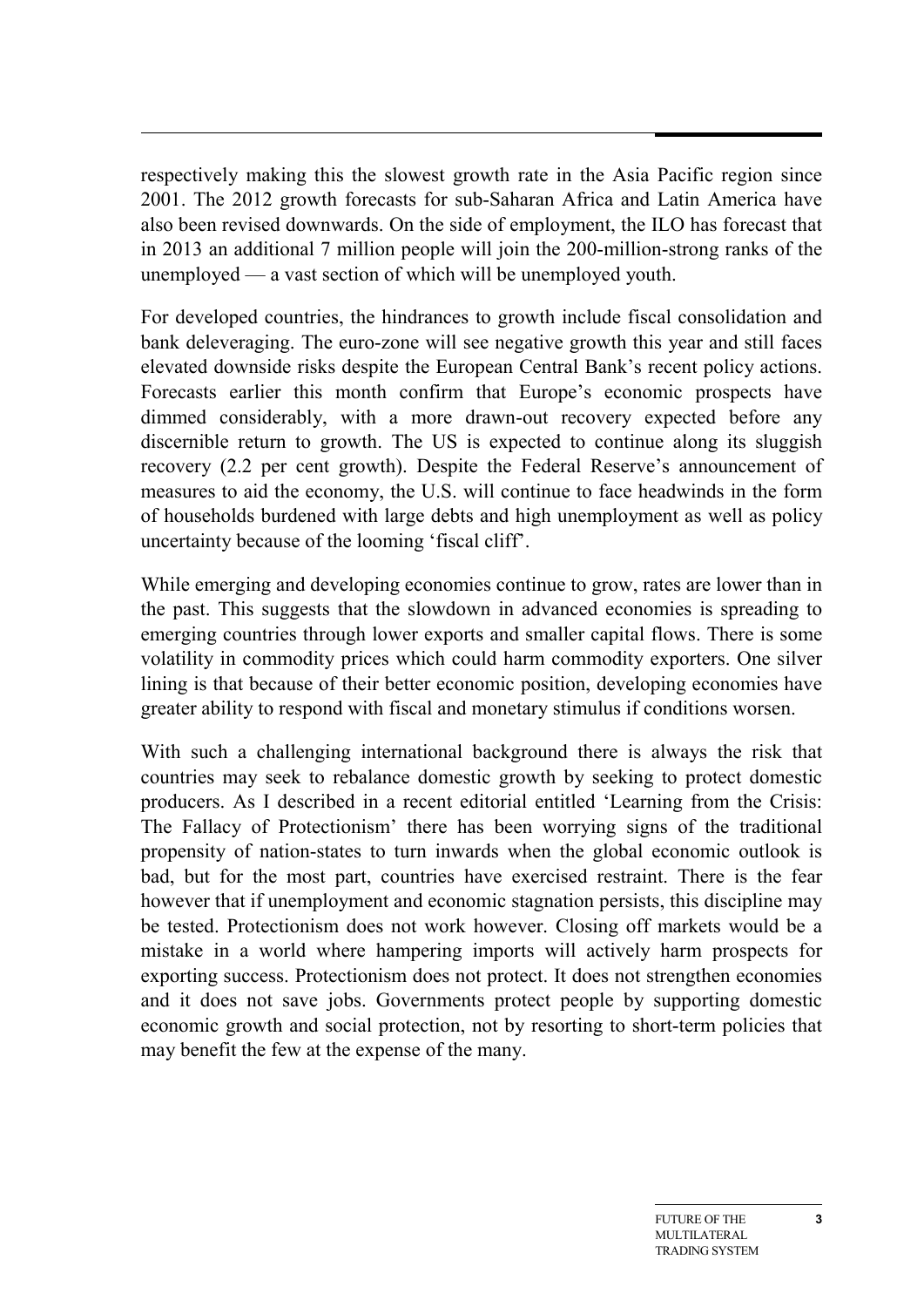## **Geo-political transformations**

This is no longer the world of the twentieth century dominated by the US pillar on one side and the European pillar on the other. We are in a twenty first century multipolar world. *Ricardians* would see this as a natural progression of comparative advantages while the *Westphalia model* would see this as a breakdown of the order of the nation state. I see this as the contemporary form of multilateralism with notions of sovereignty being challenged by realities of interdependence. I see this as an opportunity. Opportunities for policy makers to take a new look at the forces moving trade and political-economic discourse.

The emergence of some developing countries as key players and as real contributors to global dialogue on trade and economics is a fundamental feature of this new geopolitical reality. These emerging powers — China, India, Brazil, Mexico, Indonesia, Malaysia, South Africa — and many others — Thailand, Chile, Turkey — are no longer policy takers. These countries now increasingly influence the pattern and scope of international trade, creating new supply and demand pulls and flexing their influence in international organisations. These changes in the geo-political and economic topography essentially led to the formation of the G-20 as we know it today — a group of countries which have an important stake but also a big responsibility in global economic governance.

The global network of imports and exports is no longer just the North-South paradigm of the past century. Increasingly we are seeing developing countries as producers and as markets for each other and this is one of the growing patterns of the new landscape of trade. To illustrate the growing shift, we only have to look at the evolution of merchandise trade between developing countries, which has expanded considerably in the past twenty years growing much faster than North-South trade. A recent report by UNCTAD notes that in 2010 South-South exports made up 23 per cent of world trade compared to just 13 per cent in 2000. Developing countries are now the largest market for other developing countries. While this is encouraging, the contribution of developing regions to South-South trade is highly skewed. Asian countries make up more 80 per cent of South-South trade with the shares of Africa and Latin America being just 6 per cent and 10 per cent respectively in 2010.

### **South-south trade with a focus on Africa**

We are also seeing growing ties between Africa and China and Africa and India. Trade between China and Africa will likely hit upwards of US 200 billion in 2012, up 25 per cent year on year. If this trend continues, reports are that Africa could

**<sup>4</sup>** RICHARD SNAPE LECTURE 2012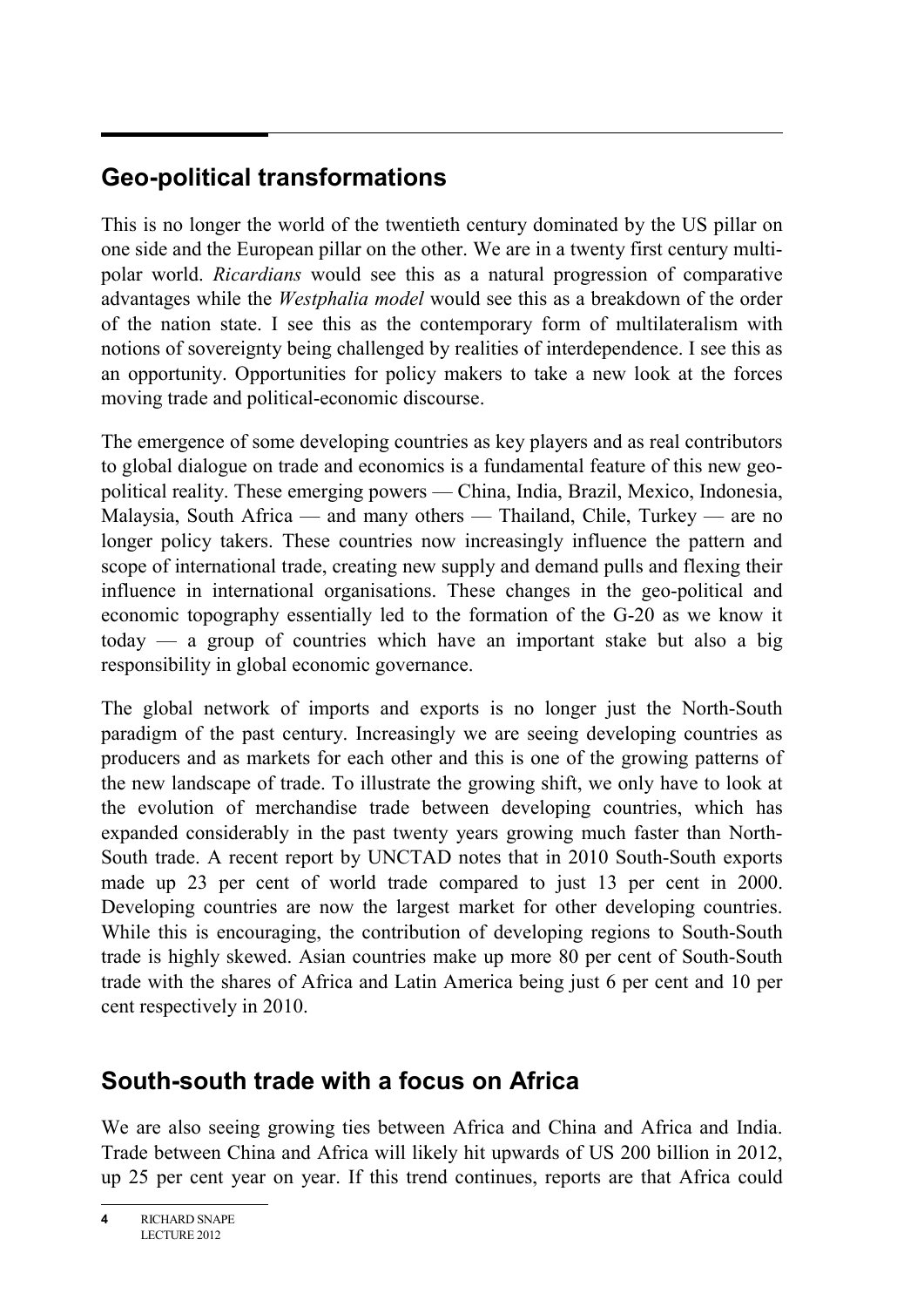surpass the EU and the US to become China's largest trade partner in three to five years.

The importance of other developing countries to Africa is even more apparent if one excludes fuels and mining products from the calculations. The share of Africa's non-fuels and mining products exports that went to developing countries rose from around 30 per cent in 2000 to 50 per cent in 2011. This reflects the fact that Africa's exports to developing countries tends to be more diversified than its exports to developed countries. A similar shift in trade from developed to developing economies can be seen on the import side as well. The share of developing economies in African imports rose from around one third (34 per cent) to more than half (53 per cent) between 2000 and 2011.

If we dig deeper into the types of products being exported we see an interesting picture. Recent research conducted by the International Trade Centre on '*Africa's Trade Potential: Export Opportunities in Growth Markets*' showed that exports to traditional markets — Europe — were decreasing and exports were increasing to Asia — primarily China — BUT that the share of value-added goods to Europe were increasing while the majority of exports to Asia were in primary products.

The research also confirmed the increase in trading intra-regionally with a shift to more value-added goods. Over the period 1995−2010, Sub-Saharan Africa's exports of processed goods and semi-processed goods grew faster than exports of non-oil raw products and in terms of intra-regional exports, processed and semi-processed goods comprised the largest share of exports at 46 per cent and 41 per cent respectively. This trend towards greater intra-regional trade is one that we see happening across the globe. It is partly a reaction to the decreased demand, or foreshadowing possible loss of future demand, in traditional extra-regional markets as a result of the crisis coupled with a realisation of the untapped potential of countries in the immediate economic space. The African Union's decision of January 2012 to focus on boosting intra-African trade and identifying 2017 as the target date for the completion of the Continental Free Trade Area are examples of how policies are beginning to reflect the economic viability of trading closer to home in addition to traditional extra-regional trading.

#### **Trade in tasks**

In addition to the reconfiguration of the actors in the multilateral trading system and the changing patterns of trade moving away from traditional North-South lines and also incorporating greater intra- and inter- regional trade, we are also seeing new trends in the way that goods and services are produced and traded. In essence there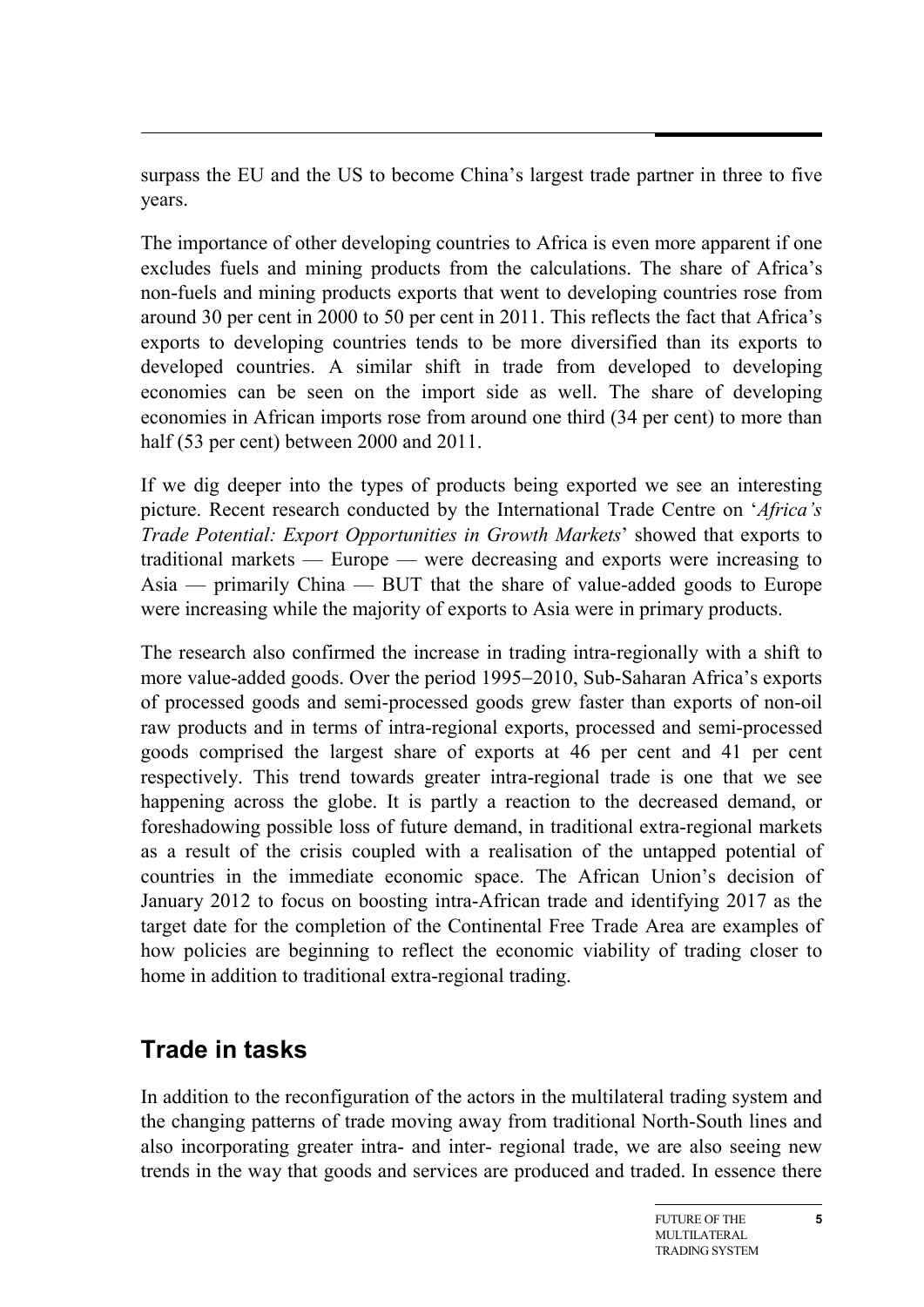is a new narrative developing on trade which governments and business have to take notice of and align their policies and priorities around.

In WTO jargon, we have termed this 'Made in the World'. Increasingly countries are trading in intermediates not final products. The concept of made in country X is becoming obsolete as we see the exponential increase of trade in intermediates or trade in tasks — where components of goods and services are produced and assembled in different countries. The old adage of 'imports bad and exports good' is made irrelevant when we look at the evidence — today almost 60 per cent of trade in goods is in intermediates or trade in tasks and the average import content of exports is around 40 per cent. This is why, as I intimated earlier, enacting protectionist measures, which could be trade distorting or trade diversionary, will actually have an inverse reaction in economies which are increasingly reliant on imports to complete their exports. This narrative is already transforming the policy debate on trade and hopefully will lead to be more nuanced and evidence based decision process that truly reflects the impact that trade can actually have on growth, employment and innovation.

The spoils of trade in tasks are all amongst us. Let us take an iPhone. The legend inscribed on the back of an iPhone declares '*Designed by Apple in California. Assembled in China.*' This does not do justice to parts made in China, Korea, Japan, Germany, and the US, by companies headquartered in Tokyo, Seoul, Bavaria, San Diego, Stuttgart, Texas and Geneva. The pieces, as we know, are put together in Shenzhen, China — by a company that happens to be based in Chinese Taipei. The iPhone, like more and more products, defies identification by a single country of origin. It can only be described as 'Made in the World'.

And this is not necessarily a new phenomenon or one that is exclusive to high-tech products. By the 11th century AD, a regular trade had evolved in which African ivory was shipped to India, where craftsmen carved it into jewellery for export to Europe. And consider the story of an opal mined in the highlands of Ethiopia: Brought by middlemen from a rural miner to traders in Addis Ababa; Air-freighted to a family-owned company in Jaipur, India for cutting and polishing; sold to a USbased jewellery designer/retailer; and dispatched to Thailand to be set into a bracelet and then finally, placed on offer to customers at one of the retailer's authorised dealerships in China, Europe, the Caribbean, or North America. With value addition occurring in at least four different countries, that bracelet too, is 'Made in the World'.

This confirms that the way we measure trade needs to change. Our traditional methodology assigns the total commercial value of an import to a single country of origin. This was an accurate formula when trade was in final goods produced from

**<sup>6</sup>** RICHARD SNAPE LECTURE 2012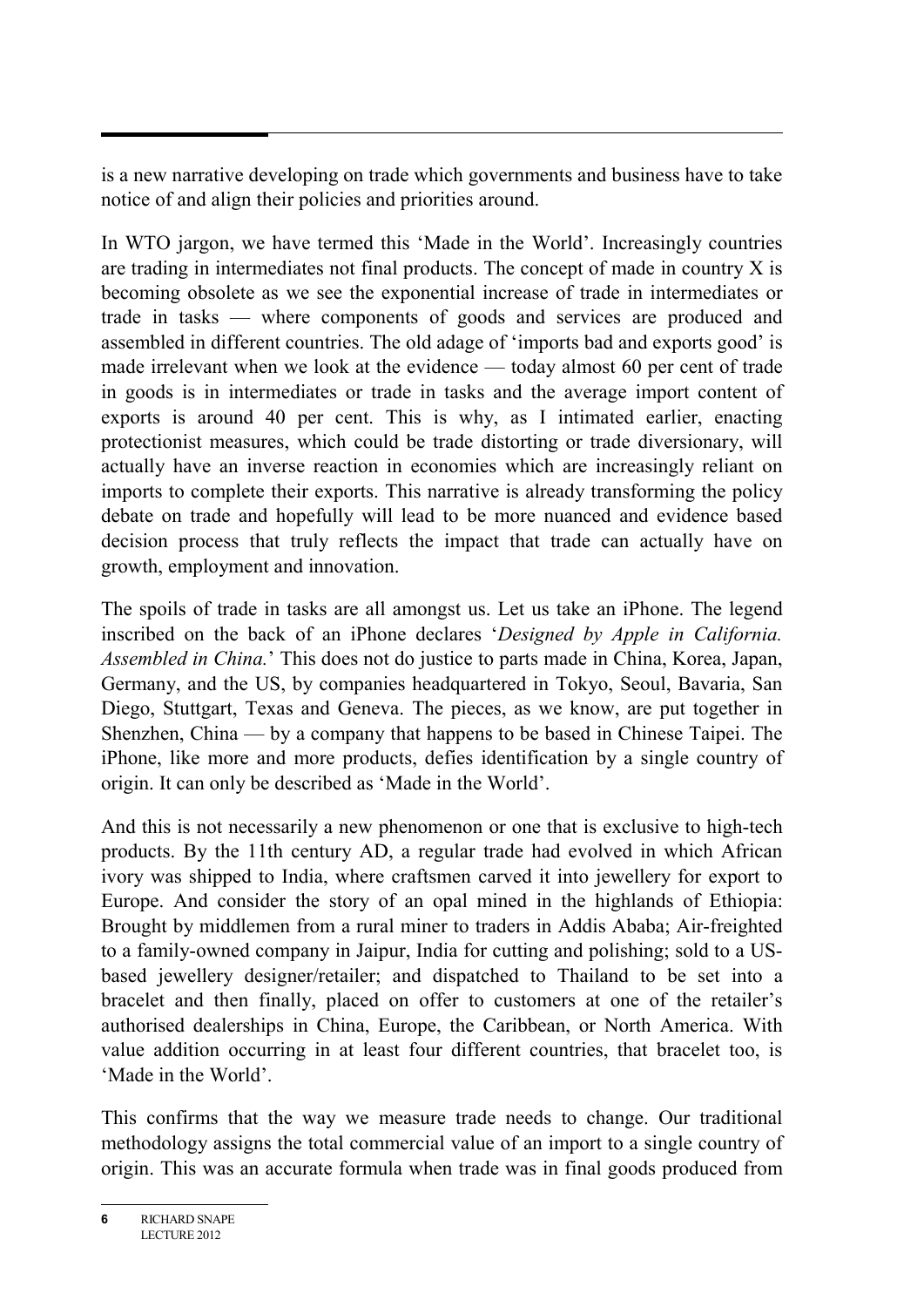domestic inputs. It might even have worked when imported raw materials were processed in a single country. But when applied to 'Made in the World' products, the methodology can exaggerate bilateral trade balances and under-state where value addition occurs. This incongruence has two main impacts: one, inflated bilateral trade numbers which can inflame anti-trade sentiment and two, lead to policies which are not aligned with the pace, direction and reality of world production and trade. Having an accurate, evidence based methodology of the true value of trade is necessary if policy makers are to make informed decisions on trade and economic policy. The WTO working with the OECD and many other partners will contribute to this effort when we release the first set of comprehensive statistics on trade in value added during a conference in Geneva in mid-December this year. And I want to pay tribute to the excellent cooperation that we in WTO have fostered with our colleagues in the OECD, an example of how inter-agency cooperation can help move the policy debate forward.

## **Value chains — growth and jobs chains**

The increase in trade in intermediates coupled with decreasing transport and communication costs, and greater fragmentation of production across the globe requires us to change our narrative on trade. Facilitating this movement in trade in tasks are the growing network of national, regional and global value chains which are increasingly characterising the trade conveyor belts of the twenty-first century. Value chains are not new constructs. They have been around for almost as long as the concept of trade has been.

Value chains represent a dynamic method of organizing production internationally. It involves the unbundling of stages of production across different countries based on their cost advantages. Increasingly, this process has moved beyond the outsourcing of manufacturing production and now involves services activities as well, primarily office tasks. Services are fundamental to value chains comprising an ever growing component in the value of final products. One sure way to add value to raw materials is to increase the range of services you can offer alongside it in the form of transport, logistics, insurance, and distribution. This is particularly important for those economies which may not have land or mineral wealth and which rely on human capital as a form of economic competitiveness.

Value chains in agriculture, such as in the Agro food or processed agricultural products are also important examples of the multi-polar and multi-modal form of production and distribution. Just take a recent study by the Food Safety Authority of Ireland that found that just one processed chicken food stuff had fifty-three separate ingredients. And each of these ingredients had multiple suppliers from different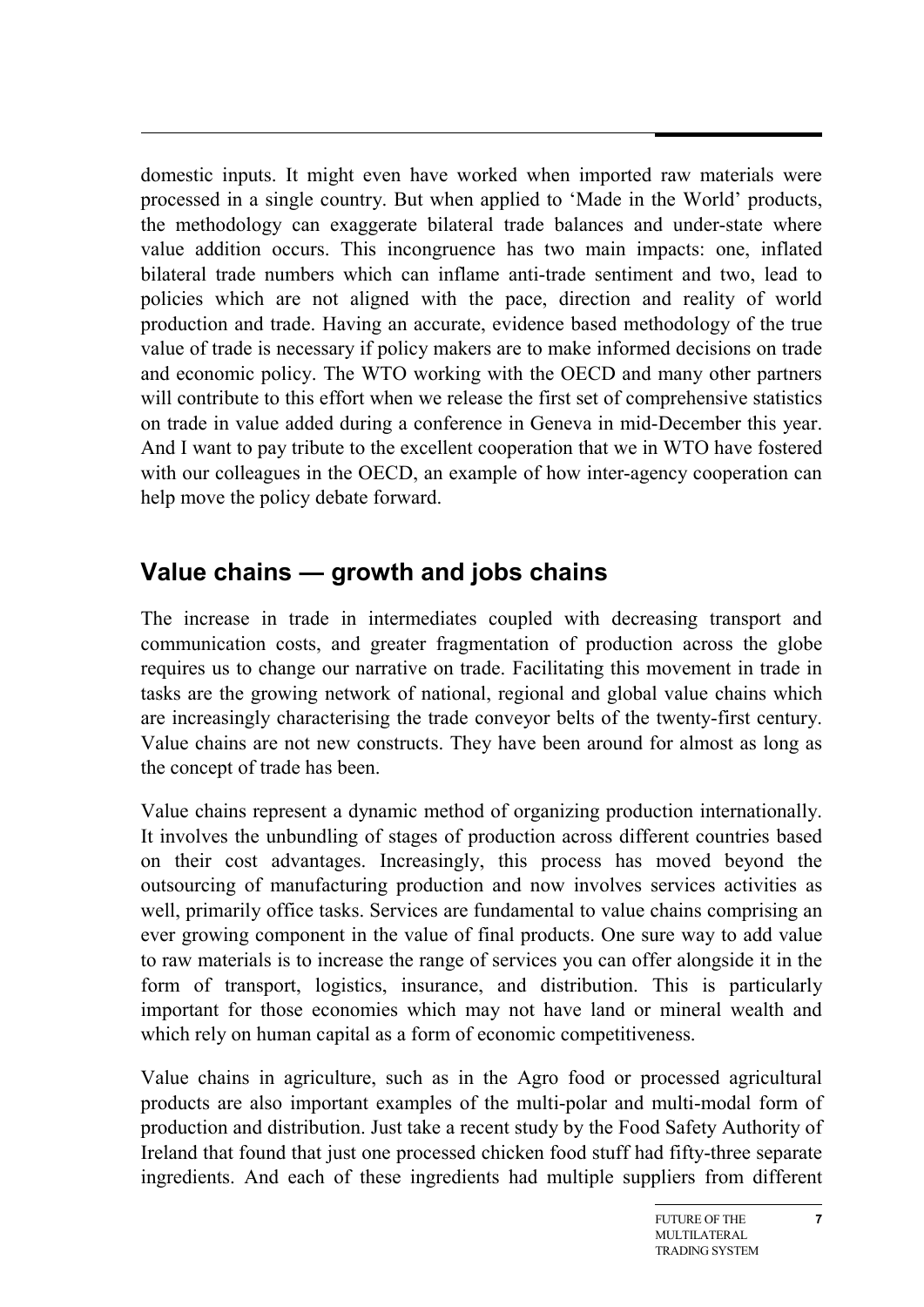regions in the world. One must also consider the backward and forward linkages which connect the agriculture sector to other sectors such as the sugar cane sector with its multiple consumer and industrial applications.

While value chains are not a new phenomenon, their importance is increasing in several regions of the world, such as East Asia and Central and Eastern Europe. There are two principal reasons why these value chains are valuable to developing countries in particular.

First, they create a lot of trade among the developing countries who are members of the value chain. This is because each participating country is likely to specialize in a specific segment of the manufacturing process or on a particular office task and the resulting intermediate goods will need to be moved among the countries.

Second, value chains can be vital catalysts for expanding the productive capacity of developing countries. Participation in value chains allow enterprises from developing countries to find suitable foreign partners, gain access to FDI, become familiar with international business practices, and upgrade their skills and technology. The shift towards trade in tasks creates opportunities that did not exist when trade was dominated by exchanges of final goods. Particularly for smaller developing countries, value chains lower the bar for entry into the global economy. Companies need not try to produce entire cars, for example, that are internationally competitive — they might simply focus on getting a particular auto part right. We have seen this in Malaysia and Morocco for example.

The fact that intermediate goods need to cross the border of developing countries involved in value chains multiple times means that the cost of any type of trade restriction will be magnified. Not only must tariffs be low but regulatory regimes have to be compatible, otherwise non-tariff measures and regulatory divergence will prevent the efficient functioning of value chains. This regulatory convergence is important in ensuring that value chains really work for countries.

#### **Non-tariff measures**

Ensuring this regulatory convergence is particularly critical given the increase in non-tariff measures (NTMs) which we have seen over the past decade. These are an important factor in international production chains as the broad decline in tariff levels has meant that non-tariff measures such as technical standards, conformity certification, health and safety requirements, and services regulation loom larger in international trade than before.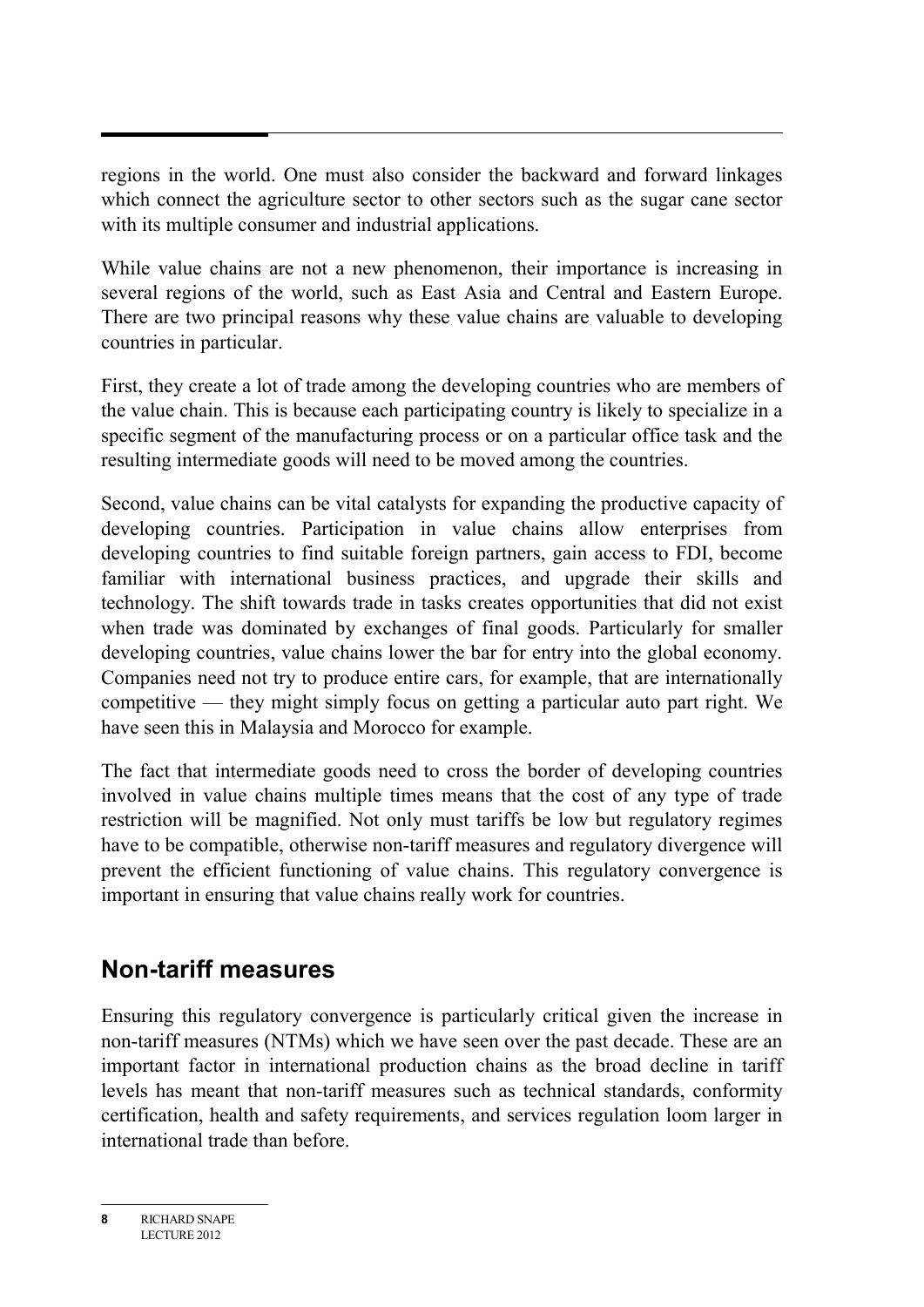This year's edition of the World Trade Report, the WTO's flagship research publication, examined the evolving landscape of NTMs. One of its most important findings was that the nature of NTMs has shifted: the traditional protectionmotivated quotas and safeguards have increasingly given way to a precautionoriented emphasis on health, safety, environmental quality, and other social considerations. These concerns are wholly legitimate, and cannot — indeed, should not — be blindly trumped by a desire to keep trade completely unobstructed. That said, the nature of the measures taken to pursue public policy objectives, and the way those measures are administered, can have widely varying effects on trade, both positive and negative. NTMs should ideally, not increase trade costs more than the minimum necessary to achieve their objective. Similarly, it is reasonable to argue that NTMs should not be constructed in ways that unduly favour domestic interests. Yet, in light of the complex societal objectives and policies in play where NTMs are concerned, finding the right balance will require cooperation and dialogue.

Unlike tariff negotiations in the WTO that aim to negotiate to a zero level of tariffs, discussions on non-tariff measures must instead focus on transparency, coherence and capacity. Transparency is critical. Producers and traders need more information about existing NTMs, which are by definition harder to measure and compare than tariffs. At the WTO we have created the Integrated Trade Intelligence Portal (I-TIP), a one-stop shop for accessing all information notified to the WTO by Members, including NTMs, tariffs, trade remedy use, and trade statistics.

Coherence is needed to ensure that companies do not have to face a series of competing standards and requirements and capacity to help companies, in particular Small and Medium Enterprises, better understand and adapt to these measures. The issue of private standards is particularly important in this regard. In the field of cooperation there is a need to develop shared understandings about why particular measures are used for a certain goal. Distinguishing whether NTMs are being used for legitimate ends, or for protecting domestic producers, makes NTMs an elusive trade policy tool.

As NTMs, such as technical product standards, health and safety requirements, and related testing procedures, become increasingly pervasive, they can create real problems for traders. These measures can be complicated and confusing for business, costly to comply with, and can vary significantly from country to country, and from sector to sector. It is of course, not the role of the WTO, nor should it be, to eliminate NTMs, or even to harmonize them to level the playing field. Rather countries must continue to rely on WTO rules and enforcement to avoid any discriminatory and unnecessarily trade-restrictive NTMs, and for the rest that are in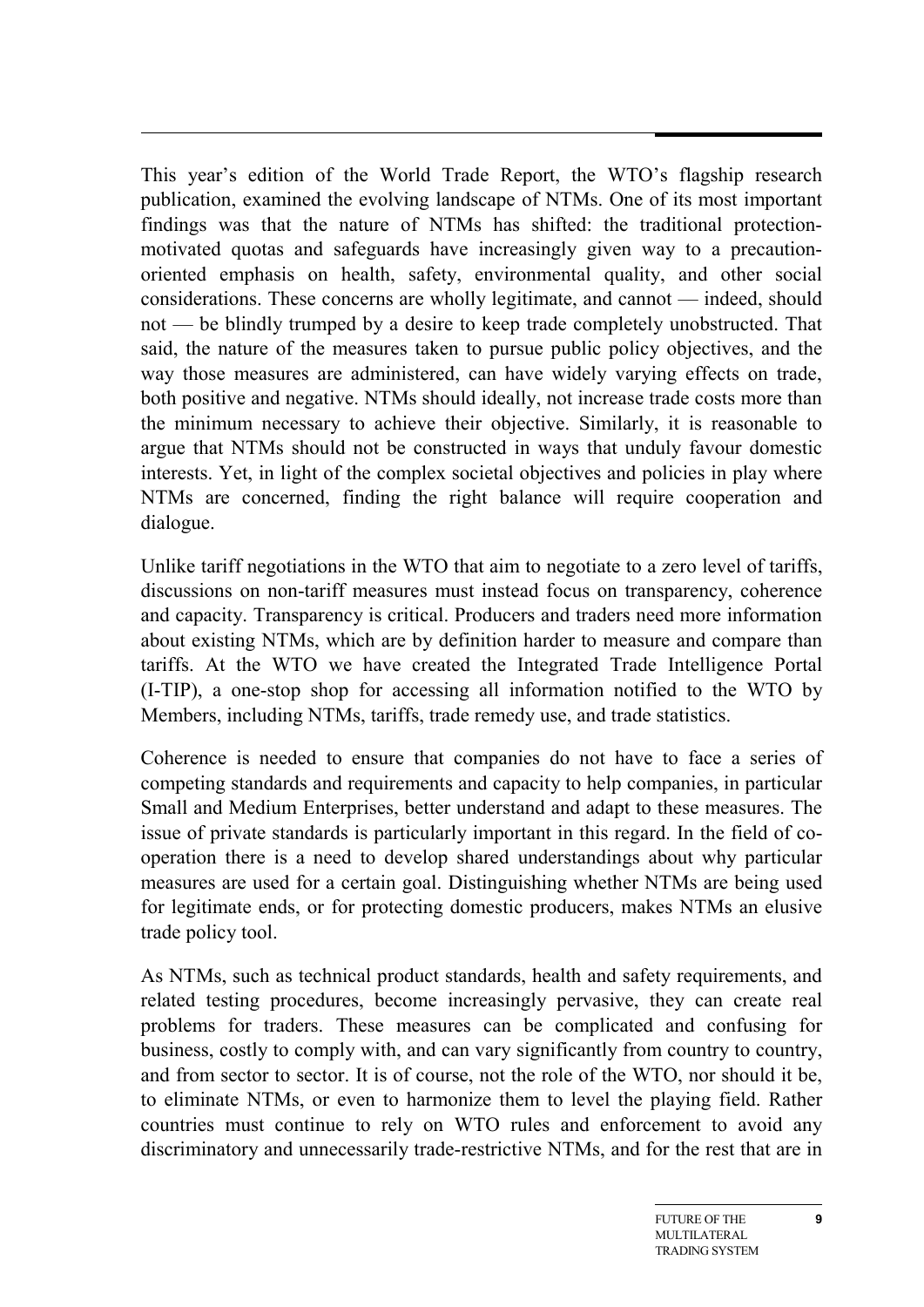line with WTO rules, seek to promote regulatory convergence between countries in the relevant fora, to minimize differences that can cause trade friction.

I recognise that convergence among countries at very different levels of development is rarely straightforward. Moreover, mutual recognition and harmonization can raise tough questions about trust, good governance, and domestic regulatory autonomy. Co-operation among governments, in standard-setting bodies, regional fora, and multilateral organisations, remains the best way forward. However, continuing to provide effective capacity building to help exporters comply with NTMs in important markets, or helping governments participate in standard-setting are two absolutes. The WTO, through its Standards and Trade Development Facility (STDF) continues to provide this assistance to our developing members in the field of sanitary and phytosanitary standards.

## **How is the WTO addressing these changes?**

The WTO will be eighteen years old in January 2013. In the majority of countries we will now be considered an adult! How has the WTO sought to adjust to the changes in the multilateral system? When the organization was established in 1995 there were 76 original GATT members and another 50 nations at various stages in the membership process. Today we have 157 members having recently added Samoa, Montenegro, the Russian Federation and just recently Laos to the fold. The technological and logistics changes in the world of trade have been nothing short of transformational and the increase in trade in intermediates has meant we have had to find new angles to look at the contribution of trade to growth and development.

How has the WTO sought to remain relevant in a world where the geo-political changes have meant we exist in a different structure today than we did in 2001 when we launched the current round of negotiations (termed the Doha Development Agenda)? As I mentioned at the opening of the WTO's annual public Forum in September this year how do we deal with a system where there is a 'redistribution of the geopolitical deck of cards on a global scale'?

The WTO has four main pillars of work. The negotiating function which in some respects is at a standstill although there is some progress being made in some quarters; the Aid for Trade function which includes both coordinating the work on Aid for Trade but also providing trade-related technical assistance and capacity building to developing country officials; the monitoring and surveillance function; and the litigation function housed in our Dispute Settlement arm, which I might add is the only global trade judiciary of its kind.

**<sup>10</sup>** RICHARD SNAPE LECTURE 2012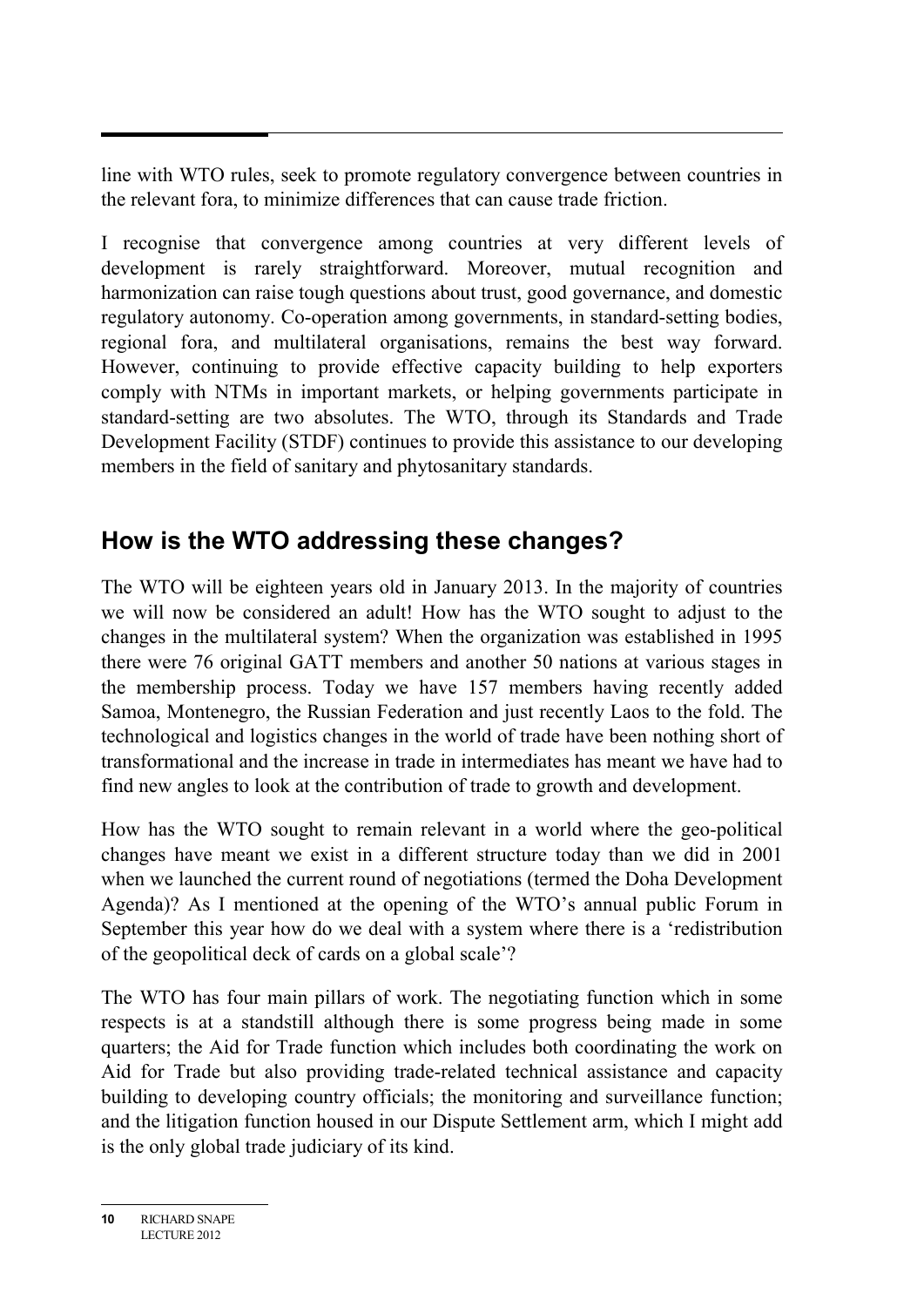The WTO, in many ways, is one of the most successful examples of rules-based multilateralism at work. Its capacity to administer and enforce the global trade rules especially through its monitoring and surveillance function has been a major input into preventing a widespread resort to protectionist measures. Both our in-house monitoring and our reporting to the G-20 in this area have kept the international community involved and informed. The WTO is not immune to the geo-economic and geo-political transformations of our time. The standstill in the negotiations when taken to its very basic level — is premised on the relative contributions that Members at different levels of development could or should make. As in other organisations and on other issues, such as on climate change, this is a question that the international community cannot ignore. To move forward on multilateral negotiations this basic question of 'rights' versus 'responsibilities' must be addressed.

However, it is not necessary to reshape the whole WTO agenda to address this issue. Some academics believe that the WTO should start from the beginning again. However, this academic approach has limited political relevance. The issues under debate in the Doha Development Agenda remain relevant, but the reality is that, at some point in the future, the WTO will likely have to combine these issues with new areas if the global rule making agenda is to ensure it aligns with what is actually happening in markets.

To quote Vincent Van Gogh '*Great things are done by a series of small things brought together*' and in the WTO Members are seeking to move forward step by step in some key areas. One of these where progress is being made and which is intimately linked to many of the issues I mentioned earlier such as value chains and non-tariff measures is that of trade facilitation. In many respects trade facilitation is economics 101. At its core it is about making trade easier and less costly and in a world increasingly focused on value chains and trade in intermediates, effective trade facilitation is simply not a choice — it is an unquestionable core element in any country or business policy decision if the aim is to grow and attract investment.

The evidence speaks for itself — every extra day required to ship goods, reduces trade by 1 per cent. On an average sea voyage of 20 days, one extra day at sea results in 4.5 per cent drop in trade between any two trading partners. Overall, the OECD estimates that for its Members, the fees, formalities and clearance procedures constitute roughly 10 per cent of the value of any trade transaction. This is almost double the worldwide average trade weighted tariff. Globally, that is close to \$2 trillion. A WTO deal on trade facilitation would reduce those costs from 10 per cent of the value of trade, to 5 per cent of its value.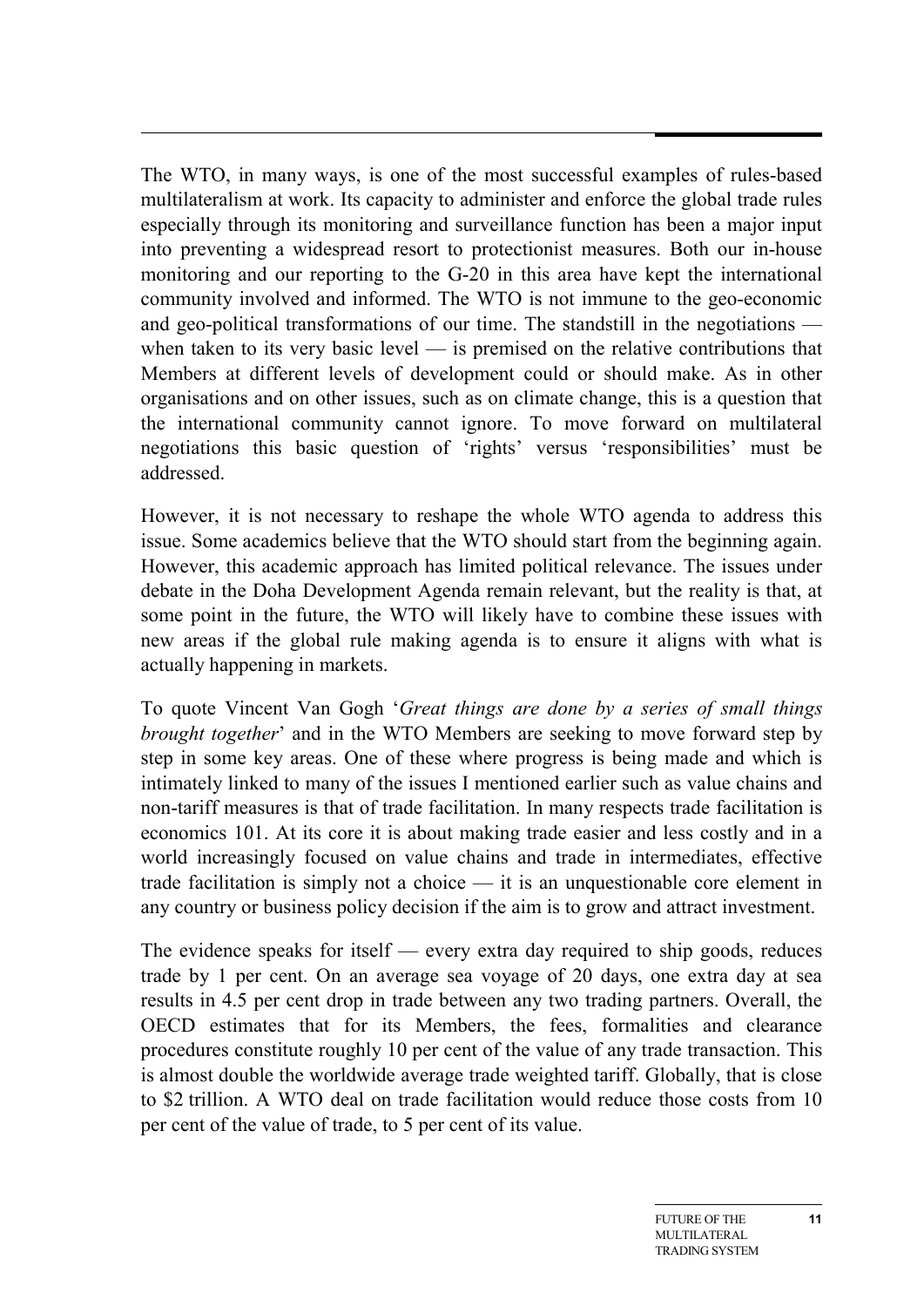The negotiations at the WTO have the potential to deliver real and tangible results to countries at all levels  $\frac{a}{b}$  a truly 'win-win' deal. And for the first time, we have the structure of an agreement which would be premised, not on exemptions for developing countries, but rather on helping them to build the capacity to adopt the same measures that even the most developed member will adopt. This is an important, and some may say, seismic shift in how countries are approaching negotiations.

There has also been some important progress on issues related to Least-Developed countries (LDCs) with the recent adoption of a package to streamline the accession of LDCs to the WTO, and work is moving forward on the operationalization of a waiver allowing WTO Members to provide preferential access to LDCs in the area of services.

Work on the Government Procurement Agreement is proceeding well with the deal reached in December 2011 to expand the sectors covered by around \$100 billion worth in new market opportunities. Not only will this inject greater transparency into the tender processes thereby helping fight corruption in procurement, but greater competition in the bidding will also enable governments to shop around for the best prices, delivering better value for money for taxpayers and keeping tighter rein on spending. Members are currently finalising the accession of new members such as China to this agreement. The implications of that are self-evident. Work is also continuing on expanding the Information Technology Agreement which has the potential to spur innovation and create jobs in the important area of information technology.

On the Aid for Trade front, the WTO continues to lead, along with the OECD, on the Aid for Trade global work programme. The resource mobilisation pillar has been incredibly successful with over US\$45 billion committed in Aid for Trade in 2010, the highest amount ever. The programme has fostered a culture of trade mainstreaming and results orientation and is increasingly profiling an important complement to traditional Official Development Assistance and that is South-South co-operation. I want to take the opportunity that I am in Melbourne to praise the role of Australia in the area of trade capacity building, not only committing to support developing countries and in particular LDCs, but actually delivering on its commitments. The focus of the fourth Global Review of Aid for Trade in July 2013 will be on 'Connecting to Value Chains'. This will show how Aid for Trade can help developing countries create, access and benefit from value chains and will profile the private sector so that there is a better appreciation for what private actors look for when they invest in value chains in countries.